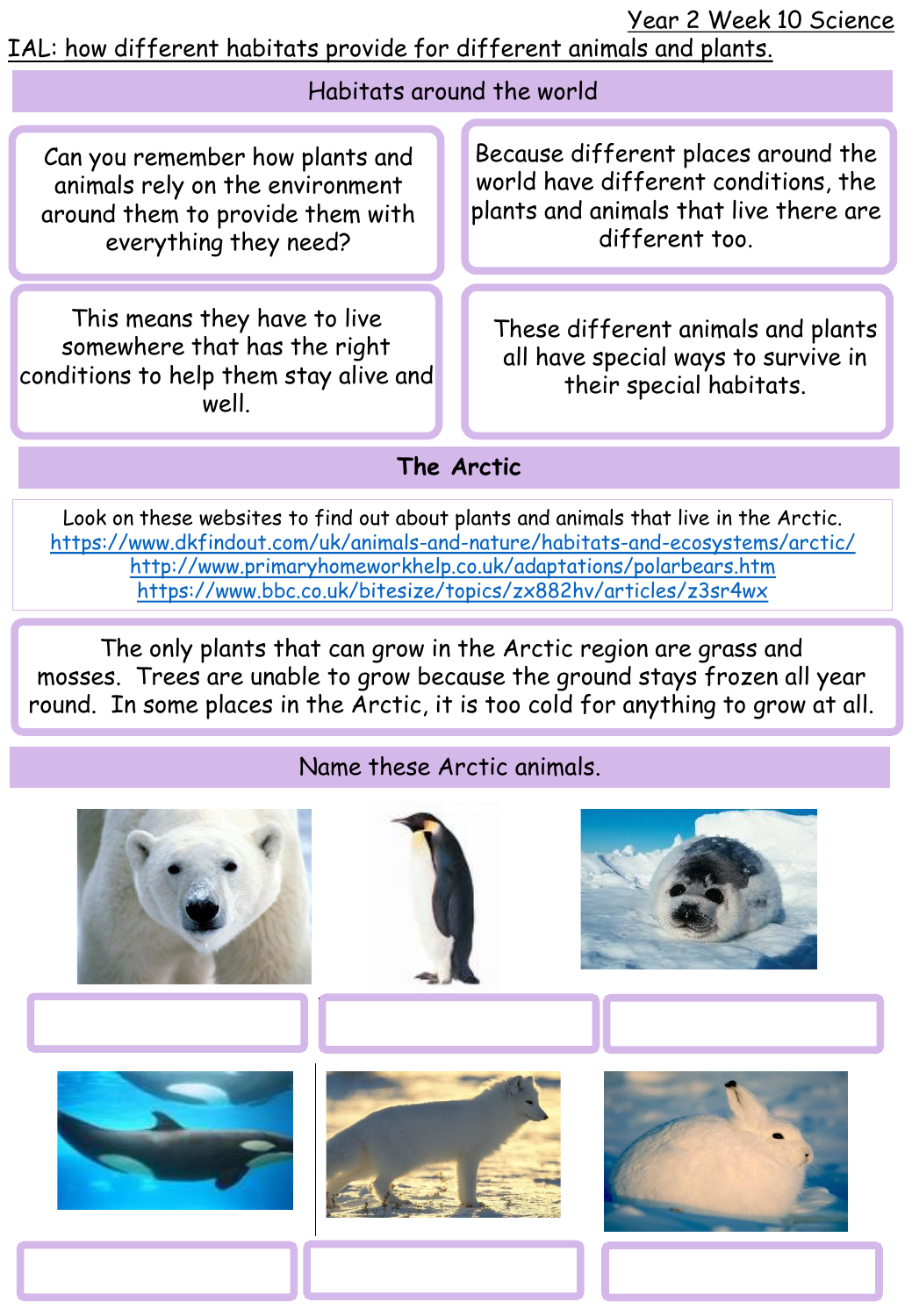## Read this information about Polar Bears.

Polar bears live in the Arctic, at the very top of our planet, where the temperature can reach as low as -50°C. Polar bears are adapted for this environment in different ways. Firstly, they have a thick layer of fat which keeps heat trapped inside their bodies. On top of that, their coat not only keeps them warm, but also helps them to blend in with the snow. Despite how it might look, a polar bear's fur isn't really white. It's actually transparent (see-through) but reflects light, making it look white.



Polar bears are huge mammals that can weigh up to 700kg when they are fully grown and are the largest carnivores to live on land. Polar bears are born between November and January and then spend up to five months in their den before they see the outside world. After that, the cubs then stay with their mother for up to two years, before going on to live and hunt alone.

Although polar bears have their cubs on land, they actually spend most of their lives around water and ice, hunting for food. They are strong swimmers and can swim for hours to get from one piece of ice to another. As the winter gets particularly cold, the sea freezes and they are able to hunt many miles out to sea by walking across the thick sea ice. Polar bears mainly prey on seals as seal fat provided them with lots of energy to help them keep warm.





They use their amazing sense of smell to find seals hidden under the snow. They can even smell an injured animal from up to one kilometre away. When polar bears get desperate for food, they will sometimes catch a whale or walrus.

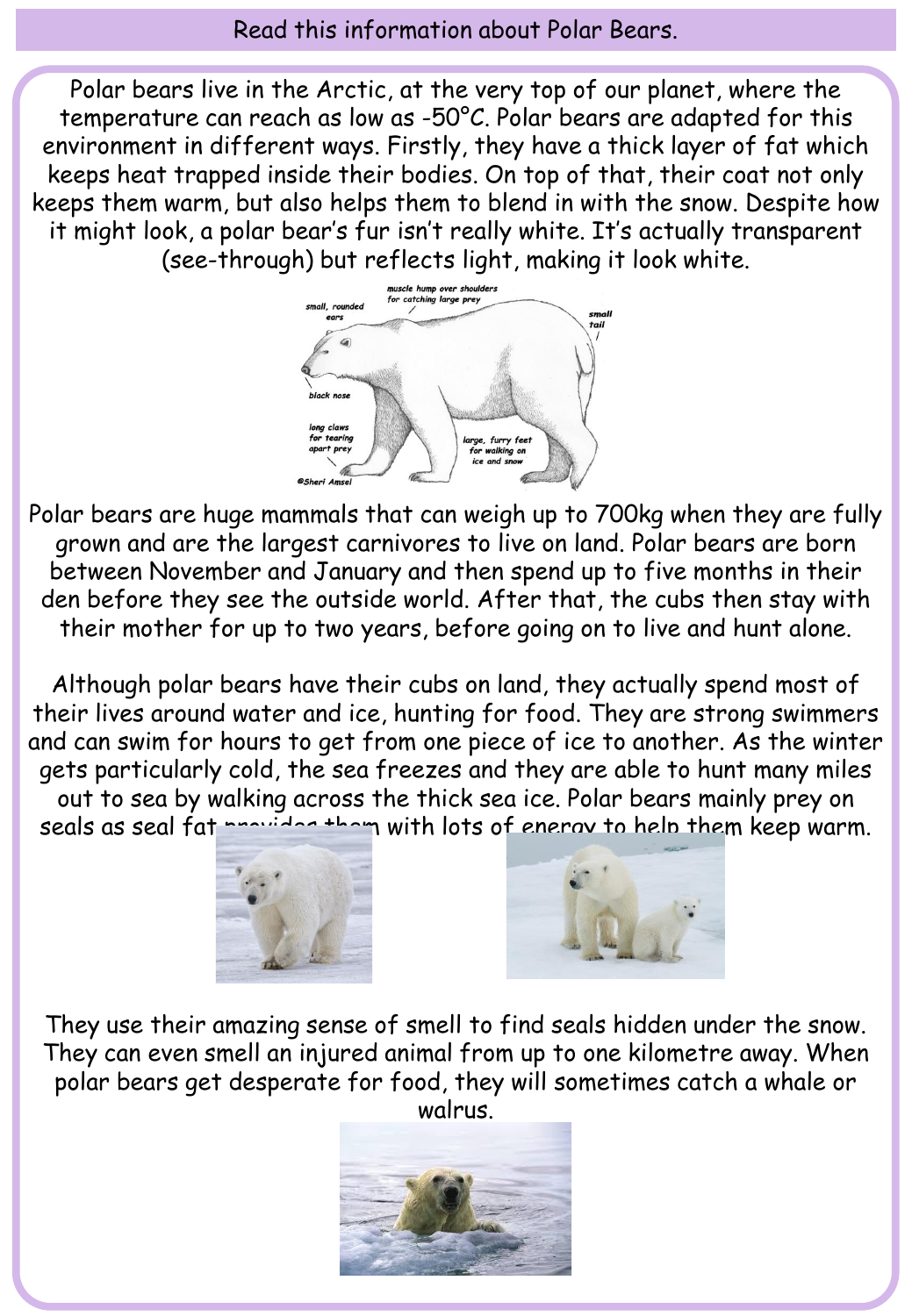Answer these questions about Polar Bears.

| Where do Polar Bears live? Tick one.<br>1 <sub>1</sub>                                        |                                                                                    |  |
|-----------------------------------------------------------------------------------------------|------------------------------------------------------------------------------------|--|
| rainforest                                                                                    |                                                                                    |  |
| Arctic                                                                                        |                                                                                    |  |
| ocean                                                                                         |                                                                                    |  |
| 2. Name two ways in which a Polar bear is suited to it's habitat.                             |                                                                                    |  |
| 1.<br><u> 1989 - John Stein, Amerikaansk politiker (</u>                                      |                                                                                    |  |
| 2.                                                                                            |                                                                                    |  |
|                                                                                               |                                                                                    |  |
| 3.<br>Draw a line to match each word with the correct description.                            |                                                                                    |  |
| transparent                                                                                   | an animal which eats meat                                                          |  |
| prey                                                                                          | an animal which is eaten by another animal                                         |  |
|                                                                                               |                                                                                    |  |
| carnivore                                                                                     | light can pass through an object or material<br>and you can see clearly through it |  |
| What is special about the Polar Bear's fur?<br>4.                                             |                                                                                    |  |
|                                                                                               |                                                                                    |  |
|                                                                                               |                                                                                    |  |
| 5. Find and copy the phrase that tells you how long Polar Bear cubs stay<br>with their mother |                                                                                    |  |
| How do Polar Bears use their amazing sense of smell?<br>6.                                    |                                                                                    |  |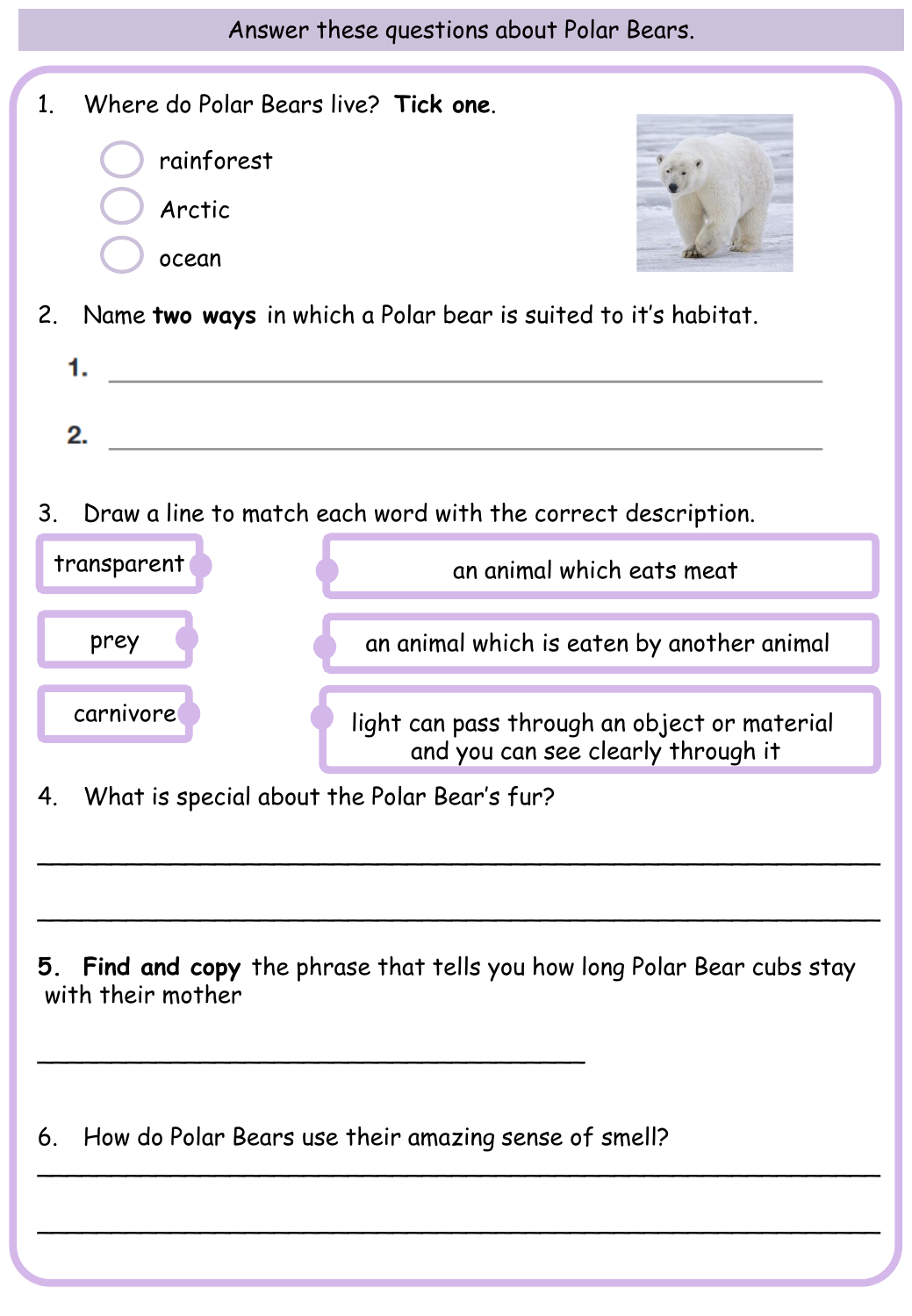We are going to be looking at the work of our class artist, Georges Seurat. He was born in Paris on 2<sup>nd</sup> December 1859 and he is famous for creating a painting technique called **Pointillism**.

Use these websites to help you find out more about Georges Seurat's work <https://www.nationalgallery.org.uk/artists/georges-seurat> <https://www.youtube.com/watch?v=DfooLqTTJ0w>

## Here are some examples of Georges Seurat's work.









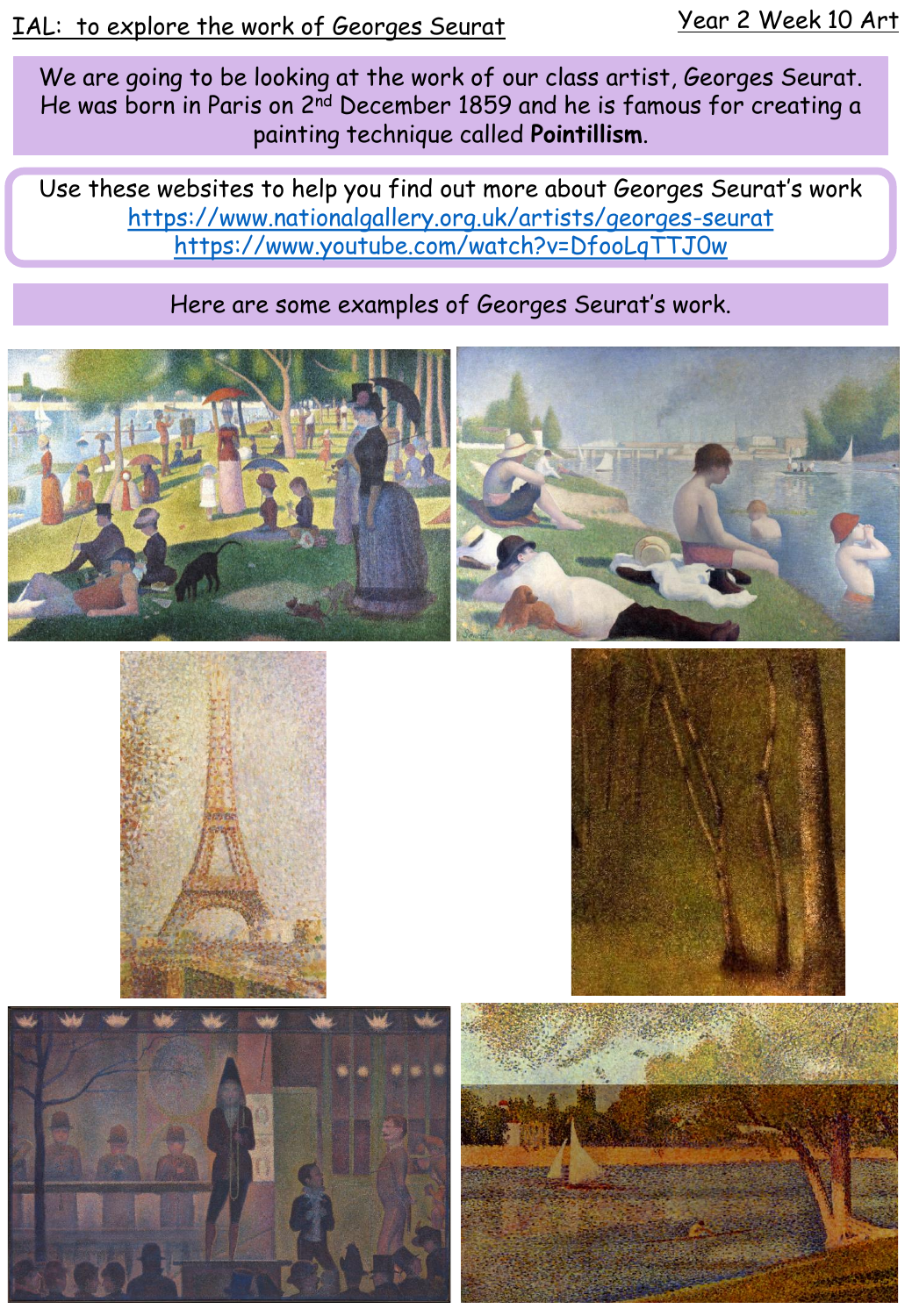Look closely at this painting and answer the questions below.